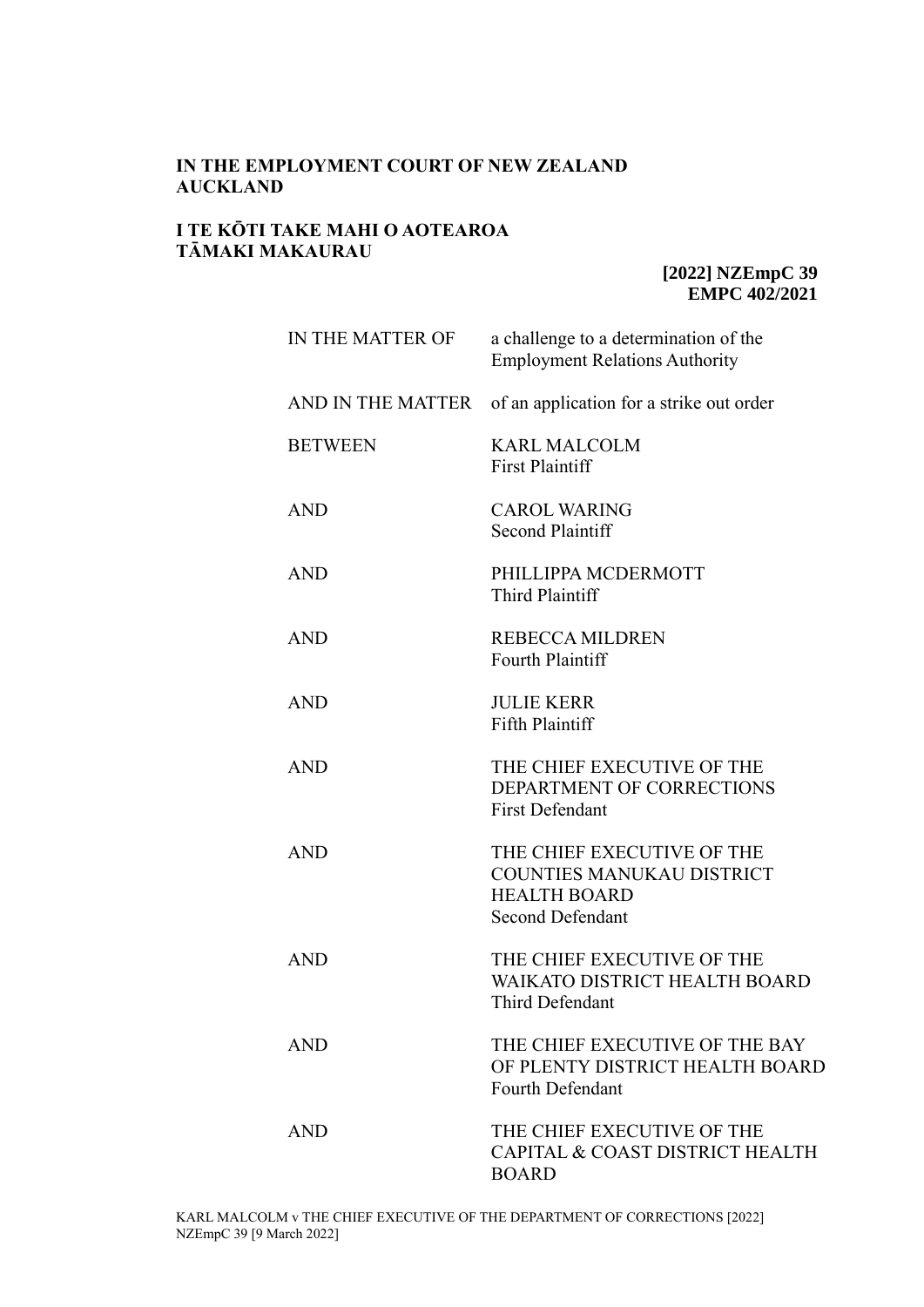# Fifth Defendant

| Hearing:     | (on the papers)                                                                       |
|--------------|---------------------------------------------------------------------------------------|
| Appearances: | G Bennett, advocate for the plaintiffs<br>S Hornsby-Geluk, counsel for the defendants |
| Judgment:    | 9 March 2022                                                                          |

# **JUDGMENT OF JUDGE B A CORKILL**

## **Introduction**

[1] Five employees say they were discriminated against by their respective employers, because they were required to be vaccinated against COVID-19 under an enactment requiring mandatory vaccinations of certain workers.

[2] They raised employment relationship problems in the Employment Relations Authority, which determined that they were in essence challenging the legality of the COVID-19 Public Health Response (Vaccinations) Order 2021 (the Order), once it was extended to cover groups in the health and disability sector, and in correction prisons. 1 The Authority found that although they claimed, in effect, they were the victims of generic discrimination, no valid personal grievances had been pleaded or raised. For these reasons, there was no problem which the Authority was able to investigate, or to remove to this Court.

[3] The employees then challenged the determination in this Court, which resulted in the employers applying to strike the claims out, for want of jurisdiction. This judgment resolves that issue.

<sup>&</sup>lt;sup>1</sup> *Malcolm v The Chief Executive of Department of Corrections* [2021] NZERA 489.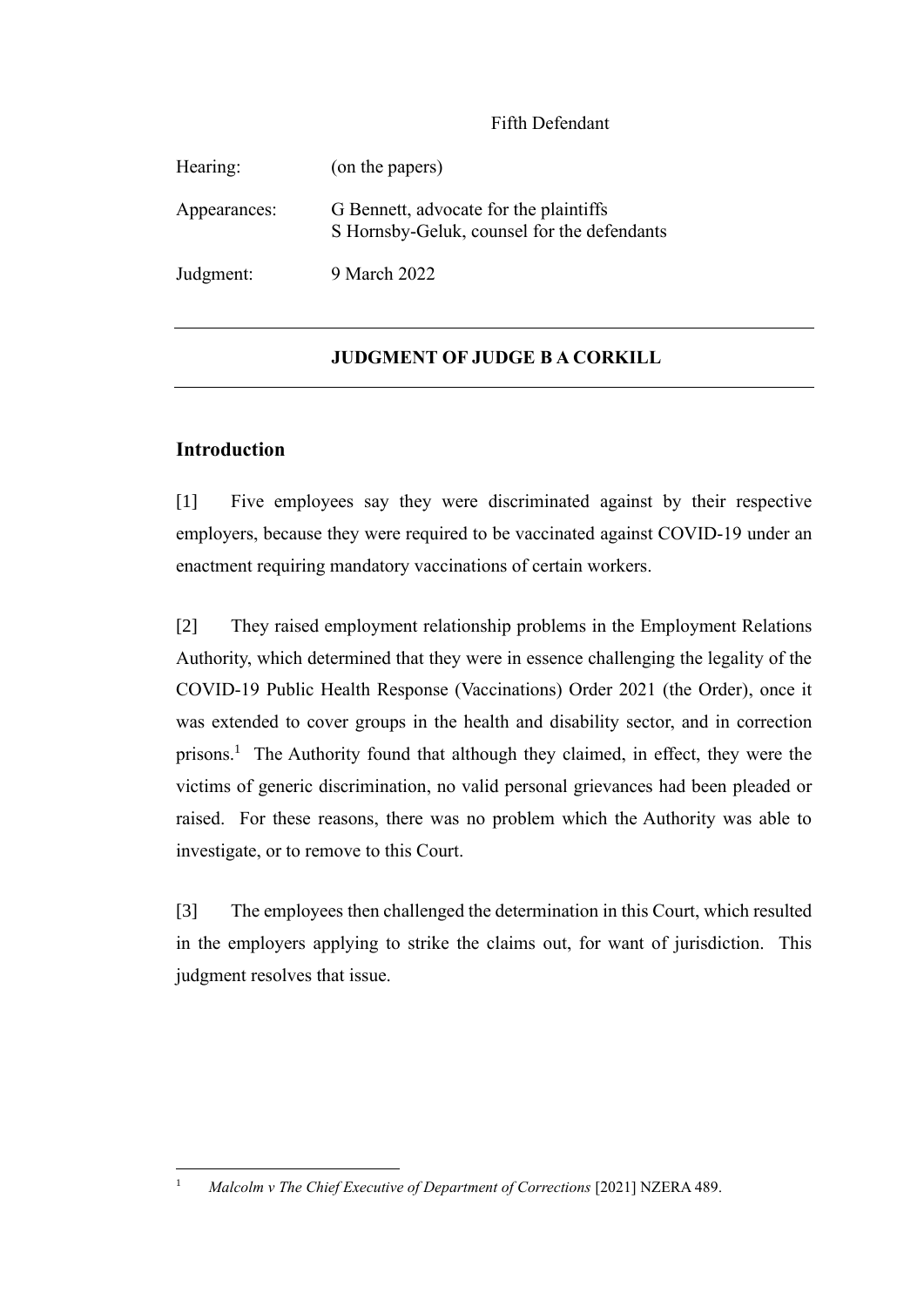#### *Vaccinations Order*

[4] Although the details were not been pleaded for the plaintiffs, I infer that their concerns are based on those aspects of the Order which require affected persons, as defined, not to carry out certain work, also as defined, unless they are vaccinated.<sup>2</sup>

[5] With effect from 25 October 2021, sch 2 of the Order was amended so that it covered staff members of a corrections prison, which includes persons employed by the first defendant; it also extended the Order to cover groups in relation to the health and disability sector, which includes persons employed by the second to fifth defendants.<sup>3</sup>

### *The Authority's determination*

[6] In its determination, the Authority set out the background to the matter, noting it had granted urgency on the jurisdictional issues which had been raised before it, and if the case got that far, to the hearing of a removal application.

[7] As a preliminary comment, the Authority noted that the plaintiffs had initially challenged the lawfulness of the Order that was at the core of the proceedings but in submissions which were presented on the jurisdictional issue, they had fundamentally changed their position by stating that they accepted the lawfulness of the Order.<sup>4</sup>

[8] After referring to these difficulties, the Authority concluded that it needed to address the claims raised in the amended statement of problem, and not the "proposed, intended or amended version of the claims" that were referred to in the plaintiffs' submissions.<sup>5</sup>

[9] The Authority accordingly addressed two main issues. The first concerned whether the Authority had jurisdiction to investigate and determine the lawfulness of the Order; the second was whether the jurisdiction to investigate and determine

<sup>&</sup>lt;sup>2</sup> COVID-19 Public Health Response (Vaccinations) Order 2021, cl 7.<br> $2021 \times 10^{11}$  Public Health Response (Required Testing and Vaccination

<sup>3</sup> COVID-19 Public Health Response (Required Testing and Vaccinations) Amendment Order 2021; COVID-19 Public Health Response (Vaccinations) Amendment Order (No 3) 2021. A full analysis of the relevant legislation pertaining to vaccinations is found in *VMR v Civil Aviation Authority* [2022] NZEmpC 5.

*Malcolm v The Chief Executive of Department of Corrections*, above n 1, at [15] and [16].

At [29].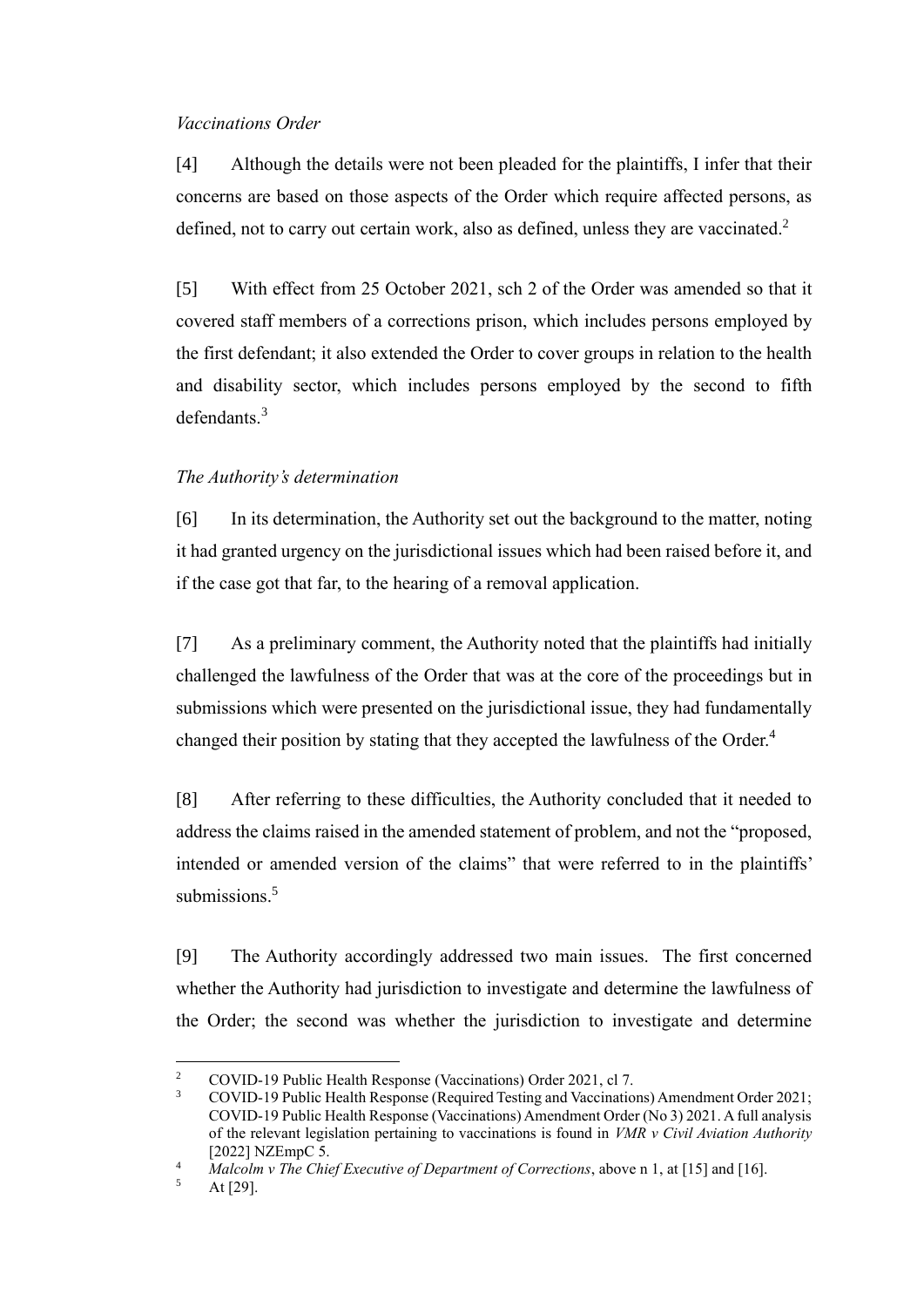personal grievance claims for unjustified disadvantage and/or discrimination was available, having regard to the way in which the plaintiffs' claims had been framed.

[10] On the first issue, the Authority noted that the plaintiffs claimed that they were required to be vaccinated by their respective employers; they said this was a breach of the Human Rights Act 1993 (HR Act), the Employment Relations Act 2000 (ER Act), the Health and Disability Commissioner Act 1994 (HDC Act), and the New Zealand Bill of Rights Act 1990 (NZBR Act).

[11] The Authority found that while the plaintiffs could have pursued claims that focused on whether each employer's actual implementation of the Order had breached the relevant employee's statutory and/or contractual employment obligations, the amended statement of problem did not raise such claims. Instead, it was "highly focused on criticising the government's implementation of the Order".<sup>6</sup> The Authority was being asked to determine that an employer's lawful compliance with the Order automatically breached employees terms and conditions of employment.<sup>7</sup>

[12] In short, the Authority considered it was being required to consider a claim of "automatic blanket discrimination" for each of the five plaintiffs, simply because each employer had relied on the Order to require each individual to be vaccinated.<sup>8</sup> The Authority said that such concerns were a matter for judicial review in the High Court.<sup>9</sup> Accordingly, it did not have jurisdiction.<sup>10</sup>

[13] Turning to the second issue, the Authority noted that whilst it has jurisdiction to consider alleged disadvantage or discrimination grievances, the amended statement of problem did not identify essential details on which such claims would have to be  $based.<sup>11</sup>$ 

[14] The Authority determined that references to disadvantage and/or discrimination grievances in the amended statement of problem were insufficiently

 $\frac{6}{7}$  At [49].

At [48].

At  $[60]$ .

 $^{9}$  At [61].

 $10$  At [64].

At [71].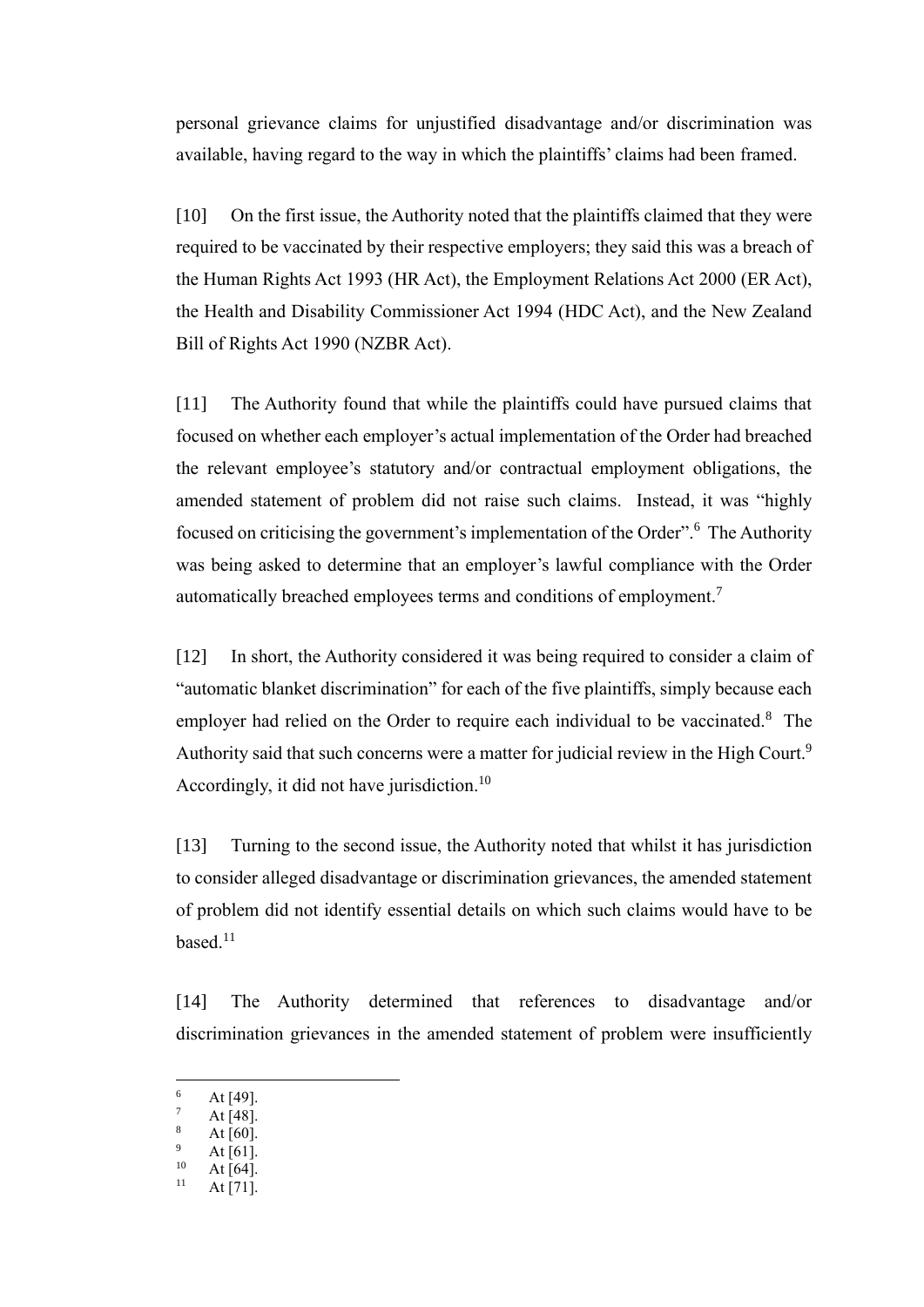detailed to validly raise a personal grievance. The employers could not read the pleading and know what the employment relationship problem was that was being alleged by each employee. In each case, there was no statement as to when the claim arose, who was involved, what the specific claim was, what facts the employee was relying on, the nature of the alleged grievance (that is, disadvantage or discrimination), the grounds of discrimination relied on, or even if the alleged ground of discrimination on the grounds of religion, applied to any particular employee. That level of uncertainty and lack of clarity was inconsistent with the requirement to give the employer sufficient notice of the problem.<sup>12</sup>

[15] The Authority determined that references in the amended statement of problem to the fact that personal grievances were being raised were insufficient to do so.<sup>13</sup>

[16] The Authority concluded that the grievances were unavoidably linked to an attempt by the plaintiffs to challenge the lawfulness of the Order. A claim that the defendants' compliance with the Order automatically led to grievances was said to be misconceived.<sup>14</sup>

[17] A claim that each employer had determined the relevant employee would "potentially be dismissed" was anticipatory, and not sufficiently detailed to enable each employer to provide a substantive response to the purported grievance.<sup>15</sup>

[18] Summarising, the Authority held that these fundamental omissions meant the amended statement of problem was insufficiently detailed to validly raise personal grievances on behalf of any of the plaintiffs, as required under s 114 of the ER Act.

[19] Then, the Authority commented on those parts of the amended statement of problem which described the government's public health response to the COVID-19 pandemic. Reference was made to the actions, comments and policies of the Prime Minister and the Minister for COVID-19 Response. The Authority considered that those statements also related to issues which concerned the lawfulness of the Order,

 $12 \text{ At } [79]-[81].$ <br>
13 At [75] and [7]

<sup>&</sup>lt;sup>13</sup> At [75] and [76].

<sup>&</sup>lt;sup>14</sup> At [88] and [89].

At  $[90]$ .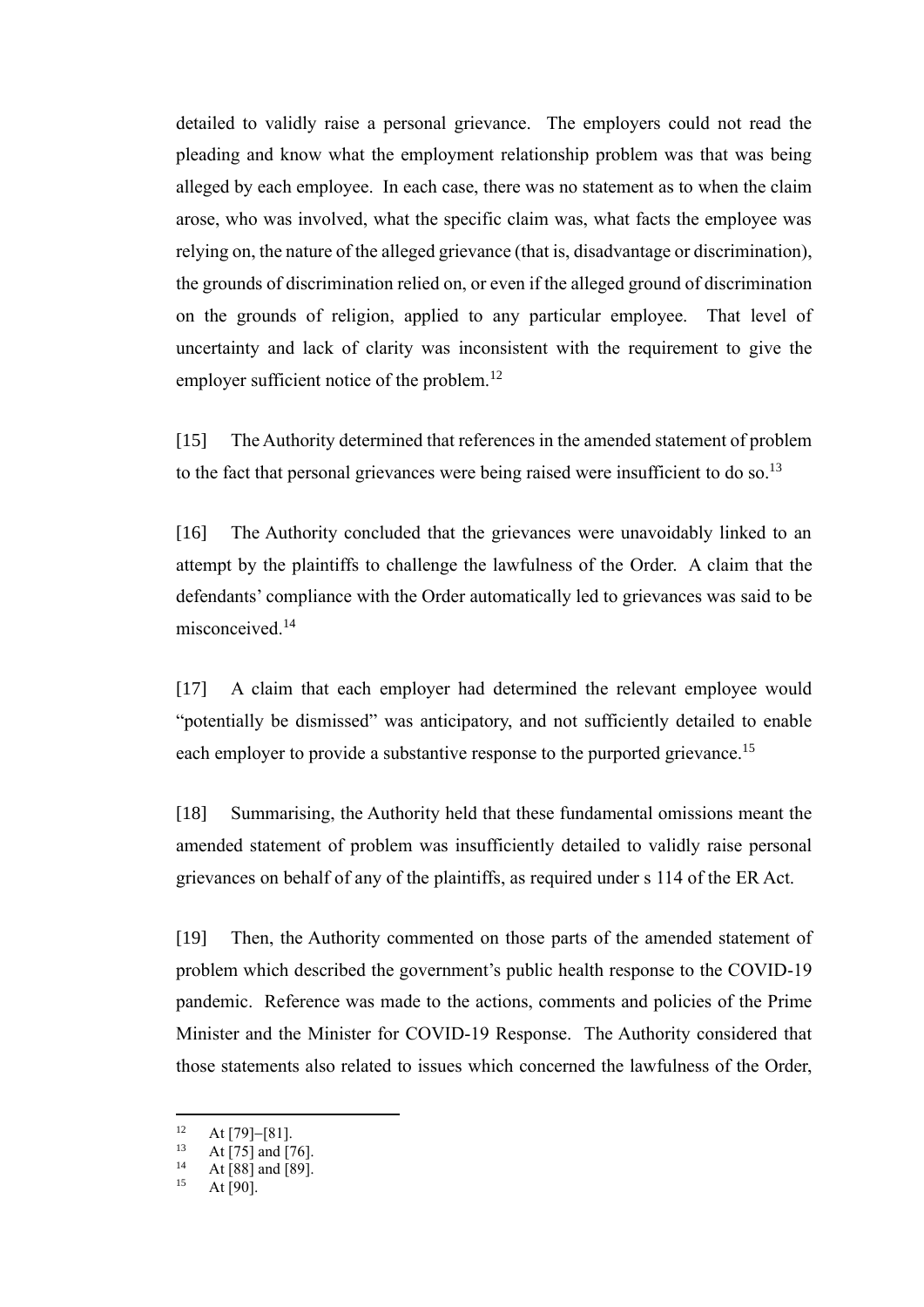which fell outside the Authority's jurisdiction. The pleading suggested that the Prime Minister and/or named ministers had subjected the plaintiffs to unjustified actions. It had been asserted that the Prime Minister, the Minister for COVID-19 Response and the Director-General of Health had breached s 142W of the ER Act, which relates to persons involved in breaches of employment standards under pt 9A of the ER Act.<sup>16</sup> The Authority concluded such claims were also beyond the Authority's jurisdiction, unless those persons were in fact in an employment relationship with the employees, which was not alleged. In any event, the named individuals were not party to the proceedings, so the Authority could not investigate claims against them.<sup>17</sup>

[20] It followed that because there were no proper claims before the Authority which it could investigate, there was no substantive claim that was capable of being removed to the Court under s 178(1) of the ER Act. Costs were reserved.

#### *Process in this Court*

[21] The plaintiffs' challenge was originally filed on 10 November 2021. I held a telephone directions conference with the representatives on 11 November 2021. At that conference, there was discussion as to the form of the statement of claim (incorrectly described as a statement of problem).

[22] Mx Hornsby-Geluk, counsel for the defendants, submitted that the document was not compliant with the Court's requirements. Counsel said no remedies had been specified, claims had been brought against persons who were not defendants, and the content went well beyond what is required of a statement of claim under reg 11 of the Employment Court Regulations 2000 (the Regulations).

[23] Mr Bennett, advocate for the plaintiffs, properly accepted that a compliant statement of claim needed to be filed. He acknowledged that no remedies had been pleaded, and that he would need to remove claims against persons who could not properly be brought before the Court as defendants since there was no qualifying employment relationship with them.

 $16$  At [104].

<sup>17</sup> At [101]−[105].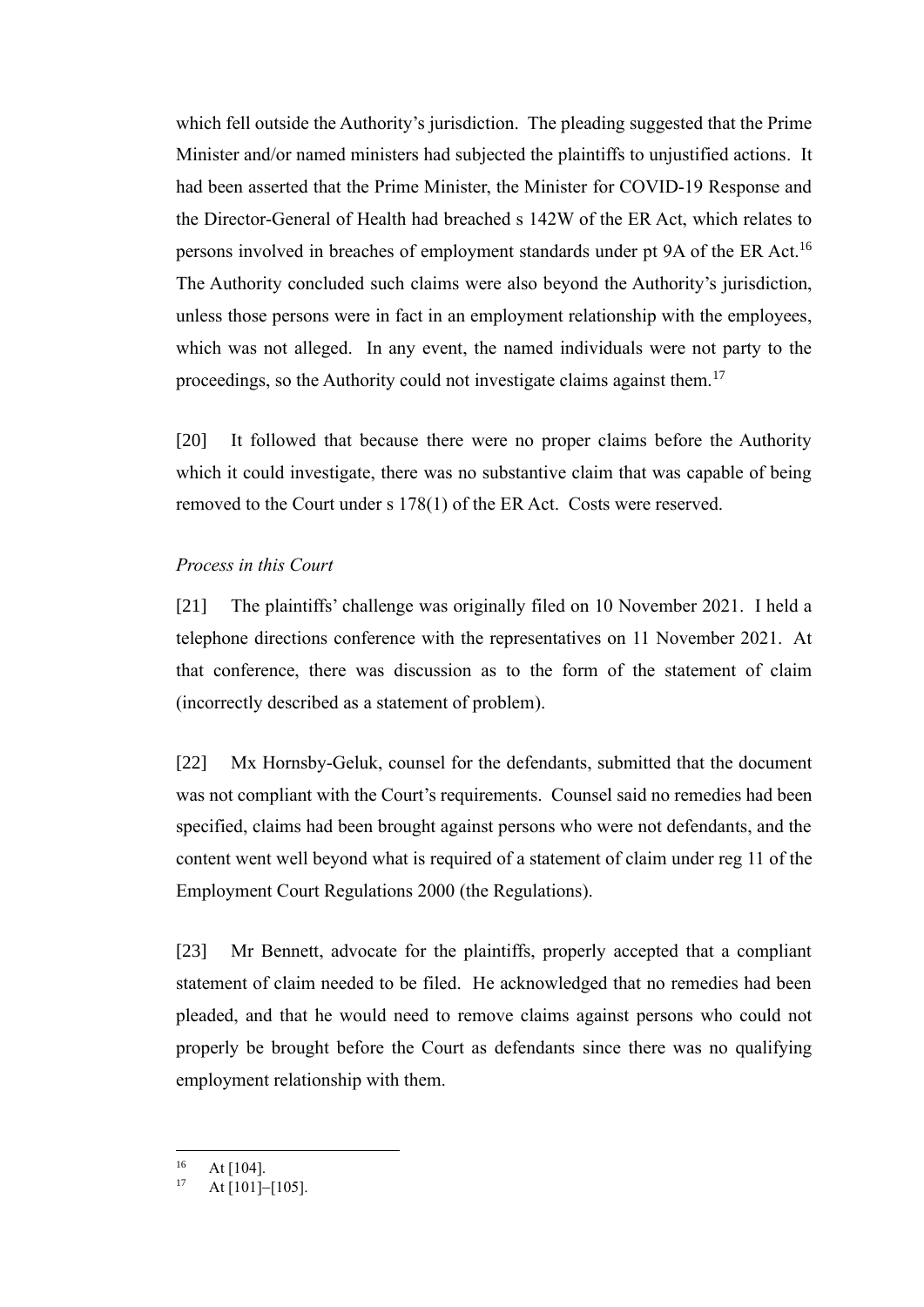[24] In the minute which I subsequently issued after the telephone directions conference, I drew Mr Bennett's attention to those paragraphs of the Authority's determination which raised issues that were likely to again become a problem as to jurisdiction.<sup>18</sup>

[25] I also directed the plaintiffs to file and serve an amended statement of claim.

## **The amended statement of claim**

[26] Such a document was filed on 18 November 2021.

[27] The amended statement of claim focused on Mr Malcolm's circumstances, stating that the circumstances of the other plaintiffs were, in effect, the same. It was pleaded that Mr Malcolm has been unjustifiably disadvantaged by his employer, the Chief Executive of the Department of Corrections (Corrections), who he says failed to consider or comply with the HR Act, the ER Act, the NZBR Act, the Medicines Act 1981, as well as the HDC Act and associated regulations.

[28] Later, it is alleged that the case is not one of an unjustified disadvantage or unjustified dismissal. The pleading states that the case is "far deeper and broader" as the mandate is denying employees, the plaintiffs, to have their fundamental employment rights upheld without discrimination.

[29] In respect of Mr Malcolm's circumstances, it is alleged that Corrections made no effort to make inquiries of any of its staff as to whether they believed that the actions they were taking under the Order were breaching any of their rights. In Mr Malcolm's case, this particularly related to religious and ethical beliefs, and whether his rights and freedoms were being breached because he was being "threatened by the tyranny of the majority against the minority".<sup>19</sup>

<sup>&</sup>lt;sup>18</sup> For example [49], [71], [79] and [80].

<sup>19</sup> In Mr Malcolm's affidavit, to which I refer below, he says his concern relates to ethical beliefs, not religious beliefs.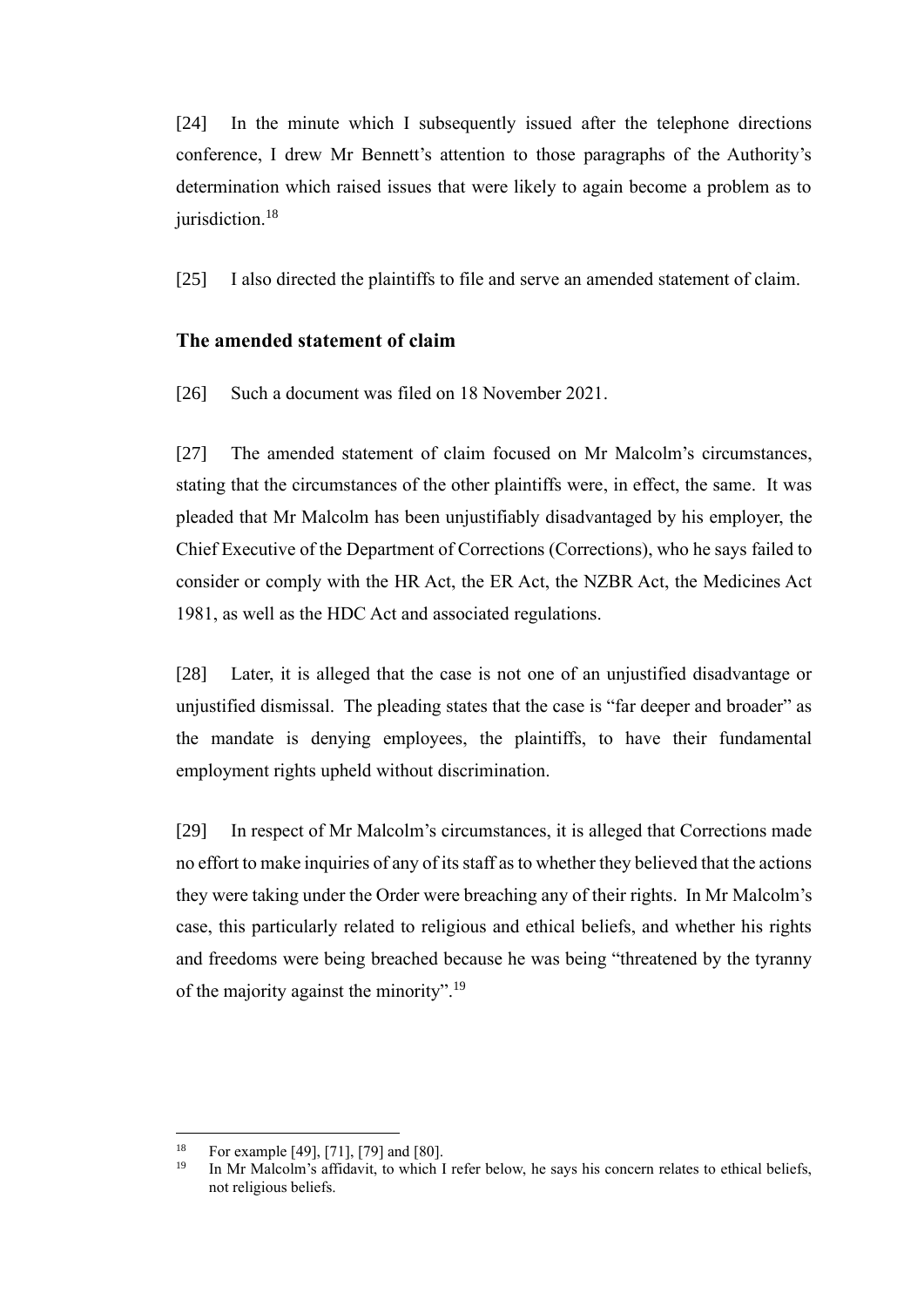[30] Corrections had either refused, failed, or omitted to offer Mr Malcolm the same terms of employment or conditions of work, as had been made available for other employees engaged in the same, or similar, work.

[31] Mr Malcolm says he has been subjected to detriment because he had been stood down in circumstances where other employees were not stood down. He also pleads that Corrections will dismiss him.

[32] He asserts that Corrections is "blindly complying" with the Order to not have any employee who is not vaccinated employed, even though this amounts to discrimination against him on the grounds of religious belief and/or ethical belief. Mr Malcolm also relies on the disability ground of discrimination. He says if a substance was injected into him, it would give rise to organisms in his body which would cause illness or harm, and thus a disability.

[33] Next, it is alleged that an Order which mandates vaccinations for all persons in an entire profession or industry regardless of actual risk, does not meet the test of proportionality, necessity, or reasonableness.

[34] It is asserted that the government had taken a "lazy and fundamentally flawed approach to risk management", and that this approach should be soundly rejected by the courts when challenged by employees, because it was a discriminatory action.

[35] Statements are then made as to the propriety of the Order imposing mandatory vaccination. It is implied that it cuts across the right of freedom of expression, as well as the plaintiffs' rights to question the science and lack of research and understanding of the consequences of vaccination, as well as the mid to long-term risks. The plaintiffs say they are entitled to the protection of the statutes already mentioned, and that they should not be subjected to mandated orders against their will.

[36] Reverting to Mr Malcolm's position, he has alleged that because of his views and beliefs, he was suspended pending termination of employment. If he had not held those views, he would not have been stood down. Those steps amounted to discrimination under ss 104 and 105 of the ER Act, ss 21 and 22 of the HR Act, and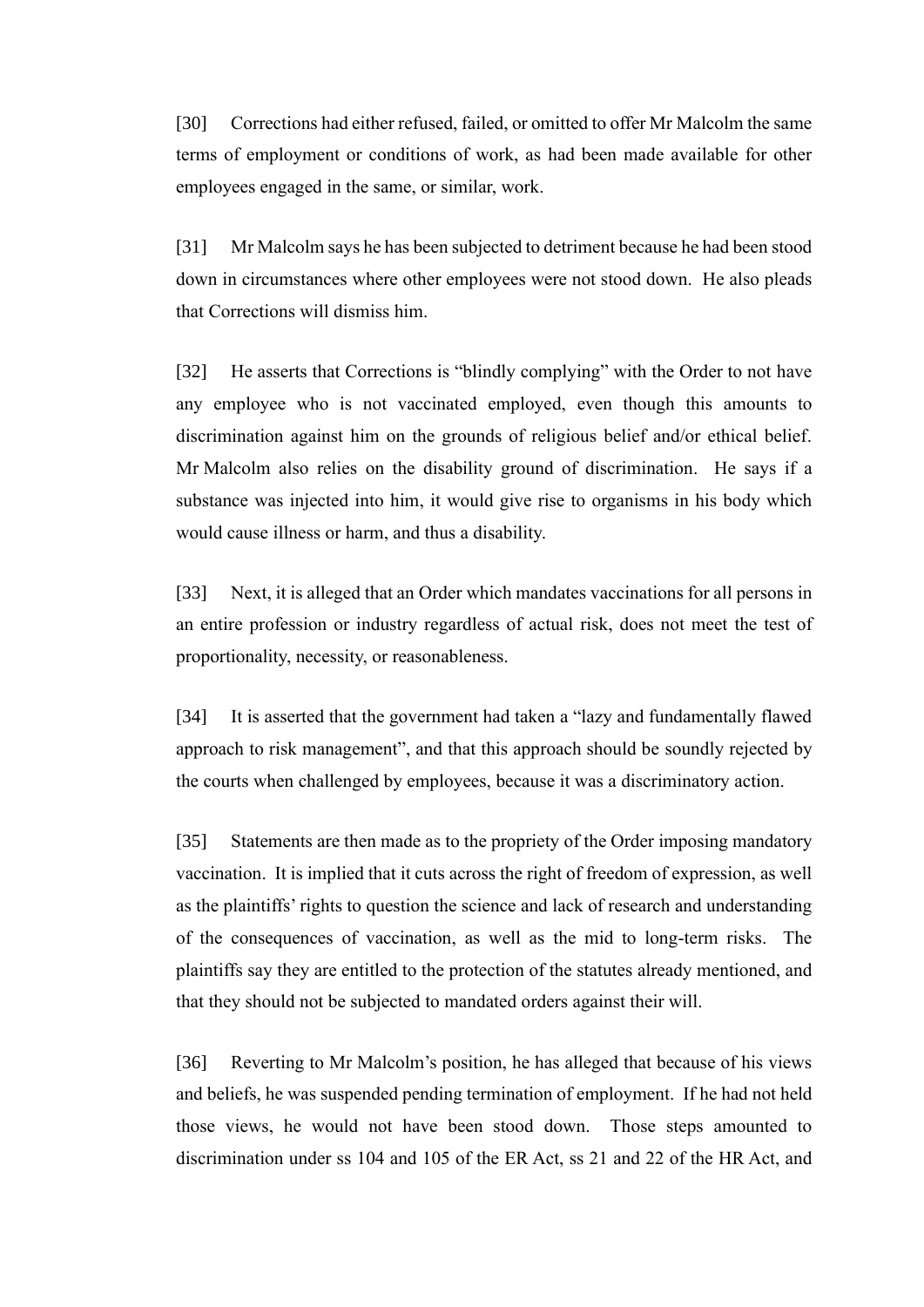s 20 of the HDC Act. Reliance is also placed on s 19 of the NZBR Act, although it is acknowledged that while government departments and ministries acted as "state actors" the various defendants did not, which appears to raise an issue as to whether the gateway provisions of that Act, s 3, would allow a Bill of Rights claim to be brought against the defendants.<sup>20</sup>

[37] In the final part of the introduction of the amended statement of claim, it is asserted that the second to fifth plaintiffs all have the same grievance as does Mr Malcolm, but with their respective employers. They say that their employers discriminated against them in the same manner as occurred in his case: each of the employers "blindly followed the Order that has been issued, without any consideration for [the plaintiffs'] beliefs, or whether the action of their respective employers was discriminatory".

[38] The amended statement of claim then describes a history of events as to the unfolding of the pandemic in New Zealand and elsewhere. Reliance is placed on the statutory enactments already referred to. In addition, reference is made to cls 5 and 6 of the Code of Health and Disability Services Consumers' Rights (the Code) which it is submitted is a regulation under the HDC Act; it is asserted, for example, that these clauses provide that nothing in the Code requires a provider to act in breach of a duty or obligation imposed by any enactment; or that an existing right is not overridden or restricted simply because the right is not included in the Code.

[39] Reference is also made to s 4(1A) of the ER Act. The pleading states that the section is applicable; it implies that obligations of the section have not been satisfied, because the outcome in the present matter "is predetermined" and the plaintiffs' human rights are being ignored "by the government and the defendants".

[40] A procedural flaw is raised under the test set out in s 103A of the ER Act. It is alleged that the defendants could not claim they were acting as fair and reasonable employers when they issued a notice of vaccination or dismissal prior to the Order taking effect.

<sup>20</sup> See *VMR v Civil Aviation Authority,* above n 3, at [211].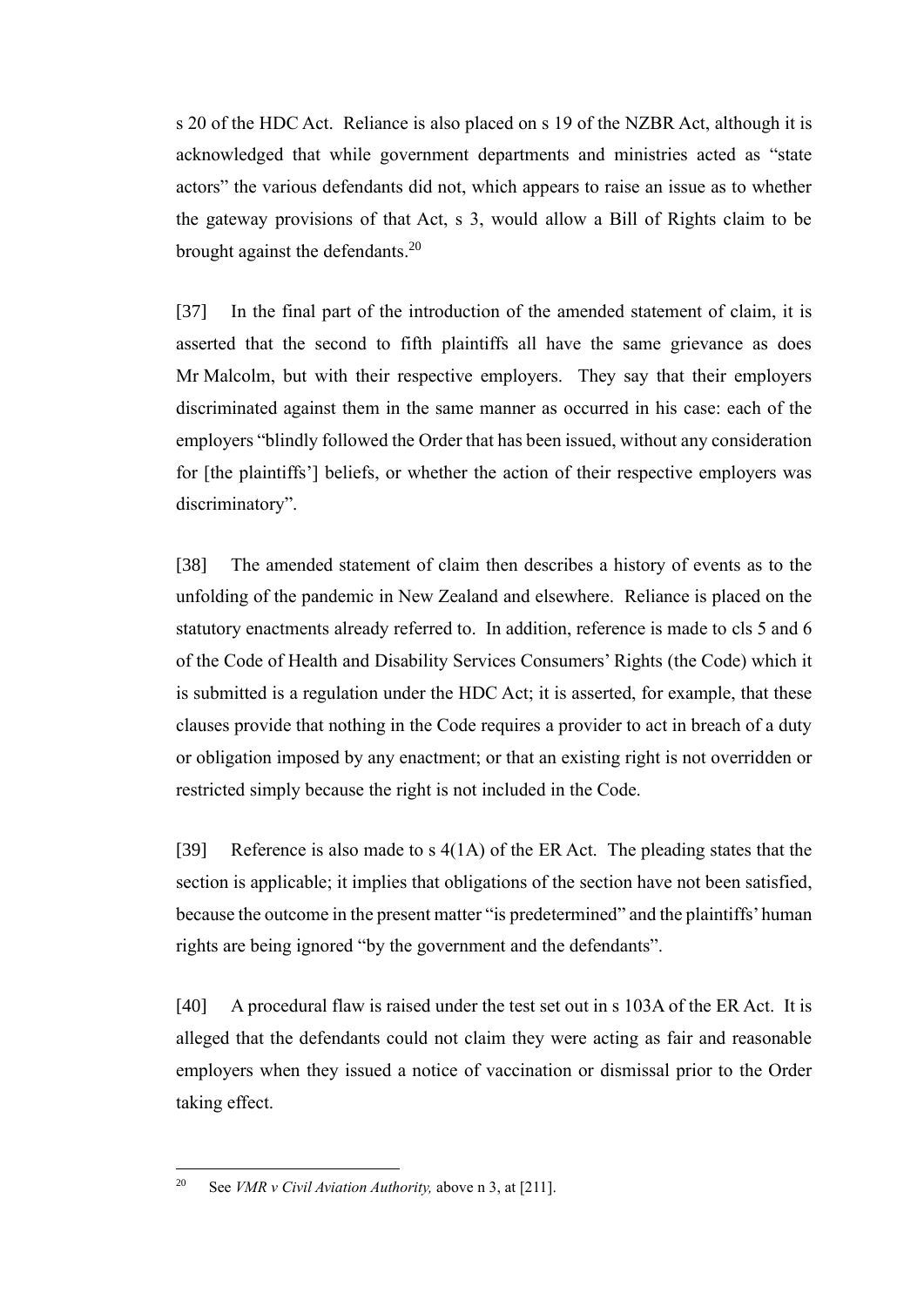[41] The plaintiffs also allege that the various defendants began to prepare for all staff to be vaccinated from 12 October 2021, after an announcement from the Prime Minister and the Minister for COVID-19 Response on that date, but before the Order came into force on 25 October 2021.

[42] Detailed criticisms are then made of the way in which the issue of mandatory vaccinations have been dealt with by the Prime Minister, in light of the human rights covenants referred to in the long title of the HR Act, which states the statute is "to provide better protection of human rights in New Zealand in general accordance with United Nations Covenants or Conventions on Human Rights", and in light of the long title of the NZBR Act which states the act, inter alia, affirms "New Zealand's commitment to the International Covenant on Civil and Political Rights". It is pleaded that these rights are incorporated into the plaintiffs' collective and individual employment agreements and are contractually binding.

[43] Next, it is pleaded that the mRNA COVID-19 vaccine (Pfizer-BioNTech or Moderna) may give rise to serious adverse effects. It is alleged that those risks include death; a possibility which it is said has been downplayed. Reference is also made as to the safety and effectiveness of such vaccines for individuals, including children. Relevant studies as to the efficacy of such persons taking the vaccine would not be finally concluded until at least 2025.

[44] It is pleaded that information about these effects have not been published or shared by the Prime Minister and the Minister for COVID-19 Response, or the defendants, and there is an issue as to whether it should have been. In failing to do so the relevant employers misled the plaintiffs, giving rise to breaches of the HR Act. For these reasons, there was discrimination on the grounds of religious and ethical beliefs, as well as disability since the plaintiffs were not informed of and do not know the longterm consequences of taking the vaccine.

[45] The remedies sought for each plaintiff are \$40,000 under s  $123(1)(c)(i)$  of the ER Act, an order that each employer discriminated against their respective employee and that each employee be returned to their normal duties. An interim order is sought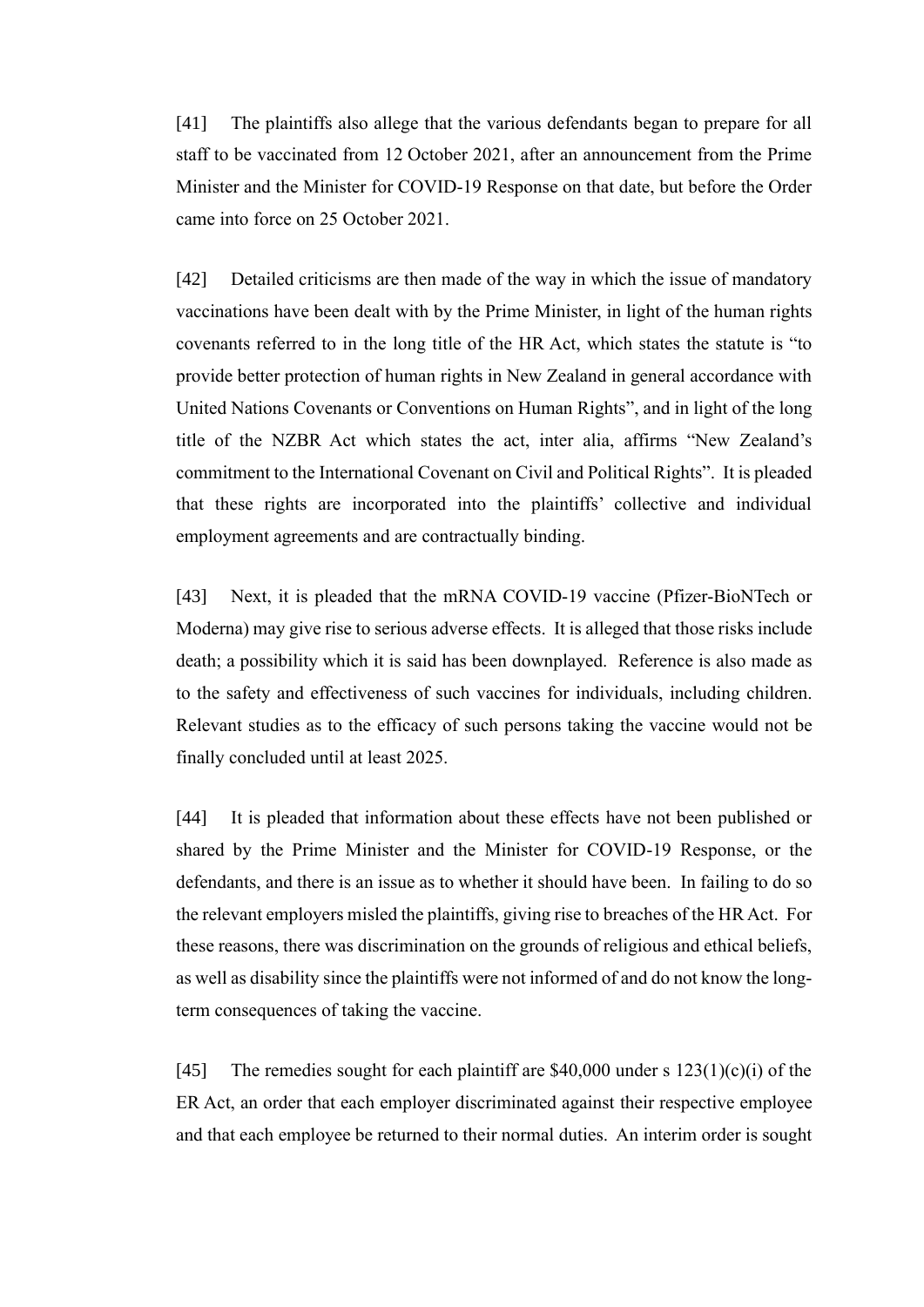preventing the dismissal of each plaintiff until such time as this Court issues a judgment. Lastly, a stay of costs in the Authority is sought. $21$ 

## **Application for strike out**

[46] After the amended statement of claim was filed, the defendants applied promptly for a strike out order.

[47] They say the Court does not have jurisdiction to hear the matter.

[48] It is alleged that the amended statement of claim effectively contends the Order is unlawful. Only the High Court, and Senior Courts have the ability to judicially review decisions of the executive or legislature; the Employment Court does not.

[49] Alternatively, if the plaintiffs are no longer claiming the Order was unlawful, the matter determined by the Authority was so fundamentally different as to no longer be "a matter previously determined by the Authority".<sup>22</sup> Consequently, the Court has no jurisdiction under ss 179 and 187 of the ER Act. A related point is that the plaintiffs have not properly raised valid personal grievances.

[50] Finally, it is alleged the amended statement of claim discloses no reasonably arguable cause of action or is otherwise an abuse of the processes of the Court.

[51] The application is supported by an affidavit from Mr David Pattinson, Prison Director of Northland Region Corrections Facility. He outlined Corrections' approach to the implementation of the Order, in so far as it related to Mr Malcolm.

[52] He confirmed that Mr Malcolm commenced sick leave on 5 November 2021 and has been on ACC since that date. He was due to return to work in February 2022.

[53] After Mr Malcolm went on sick leave, he told Mr Pattinson that he understood, and accepted, he was an affected worker covered by the Order and that he was required to receive two vaccinations by 8 December 2021. He also confirmed on

<sup>&</sup>lt;sup>21</sup> *Malcolm v The Chief Executive of Department of Corrections* [2021] NZERA 517.

Employment Relations Act 2000, s  $187(1)(a)$ .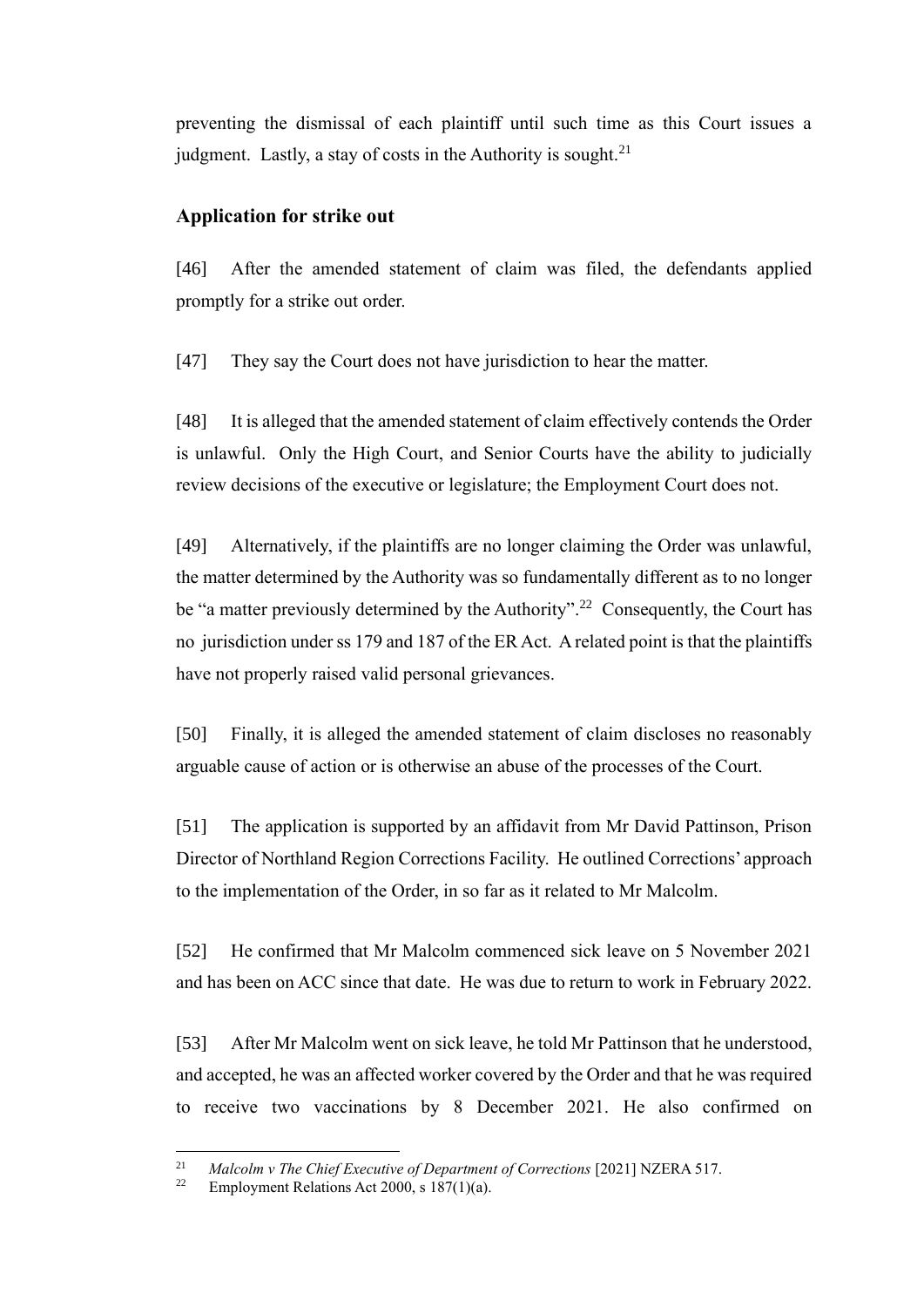16 November 2021 that he was not yet vaccinated but was considering receiving the vaccine and was seeking advice about that issue from a medical specialist. Mr Pattinson understood Mr Malcolm's concerns primarily related to a medical condition of a family member, who he believed might suffer an adverse reaction to the Pfizer vaccine.

[54] The next day, Mr Malcolm advised Mr Pattinson that he had now received his first dose of the Pfizer vaccine. He thanked Mr Pattinson for his understanding of his circumstances. He also said he had booked his second vaccination for 7 December 2021.

[55] Mr Pattinson also said that, given these steps, he considered Mr Malcolm's employment was not under any immediate threat.

[56] Finally, Mr Pattinson said he did not believe that Corrections had undertaken any action that could be considered discriminatory. At no point during the process had Mr Malcolm expressed any view that it was, nor did he raise any concerns on the basis of religious or ethical beliefs, or disability. Rather, his concern about being vaccinated was based on the impact this could have on a family member.

[57] In the plaintiffs' notice of opposition, they say that the Court does have jurisdiction to determine whether they were subjected to discrimination. A grievance could be raised by way of a claim, which is what occurred when the case was before the Authority. The defendants were thus appraised of the plaintiffs' claims. Valid personal grievances had been raised.

[58] Mr Malcolm filed an affidavit in support of the plaintiffs' opposition. He too referred to the chronology. He said that after being vaccinated he suffered heart palpitations, a severe headache, felt unwell and found it hard to concentrate. He also had to self-isolate from a family member who had ended up with shingles as a result of being vaccinated.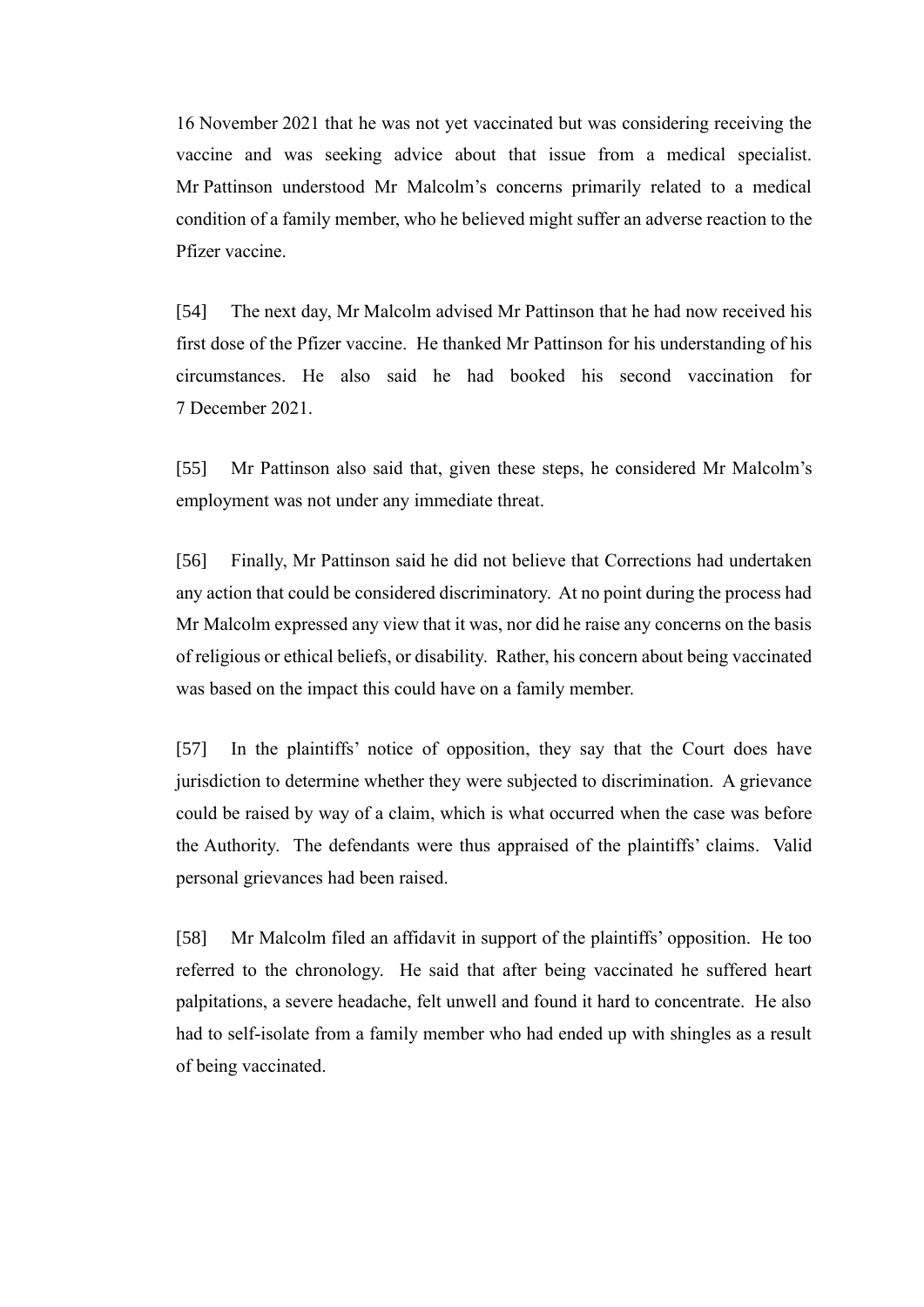[59] He said he is in a category of people who are susceptible to myocarditis, as he is diabetic and Maori. He said he told prison management about his severe reaction, and that of his partner. He did not feel they were at all concerned.

[60] His concerns about vaccination were based on his ethical beliefs and that vaccination could lead to disability. He considered he was forced into being vaccinated. He asserts he was thereby discriminated against. He acknowledged that as he had now been vaccinated, he would not now be dismissed from his employment for declining to do so.

[61] He went on to state that the case was not about the legality of the Order, which he accepted was lawful, but about the way his employer had failed to comply with the ER Act, and the Health and Safety at Work Act  $2015$ <sup>23</sup> He reiterated that he did not want to be vaccinated, since it went against his beliefs, and he was concerned that a vaccine could cause him illness.

[62] No affidavit evidence was produced on behalf of any other plaintiff.

[63] Detailed submissions were provided by each representative which will be referred to where relevant.

### **Relevant legal principles**

[64] Rule 15.1 of the High Court Rules 2016 applies, via reg 6 of the Regulations.<sup>24</sup> It provides:

#### **15.1 Dismissing or staying all or part of proceeding**

- $(1)$  The court may strike out all or part of a proceeding if it—
	- (a) discloses no reasonably arguable cause of action, defence, or case appropriate to the nature of the pleading; or
	- (b) is likely to cause prejudice or delay; or
	- (c) is frivolous or vexatious; or
	- (d) is otherwise an abuse of the process of the court.

<sup>&</sup>lt;sup>23</sup> An enactment not referred to in the amended statement of claim, the notice of opposition or the plaintiffs' submissions opposing the application for strike out.

<sup>24</sup> As confirmed in *New Zealand Fire Service Commission v New Zealand Professional Firefighters' Union Inc* [2005] ERNZ 1053 (CA) at [13].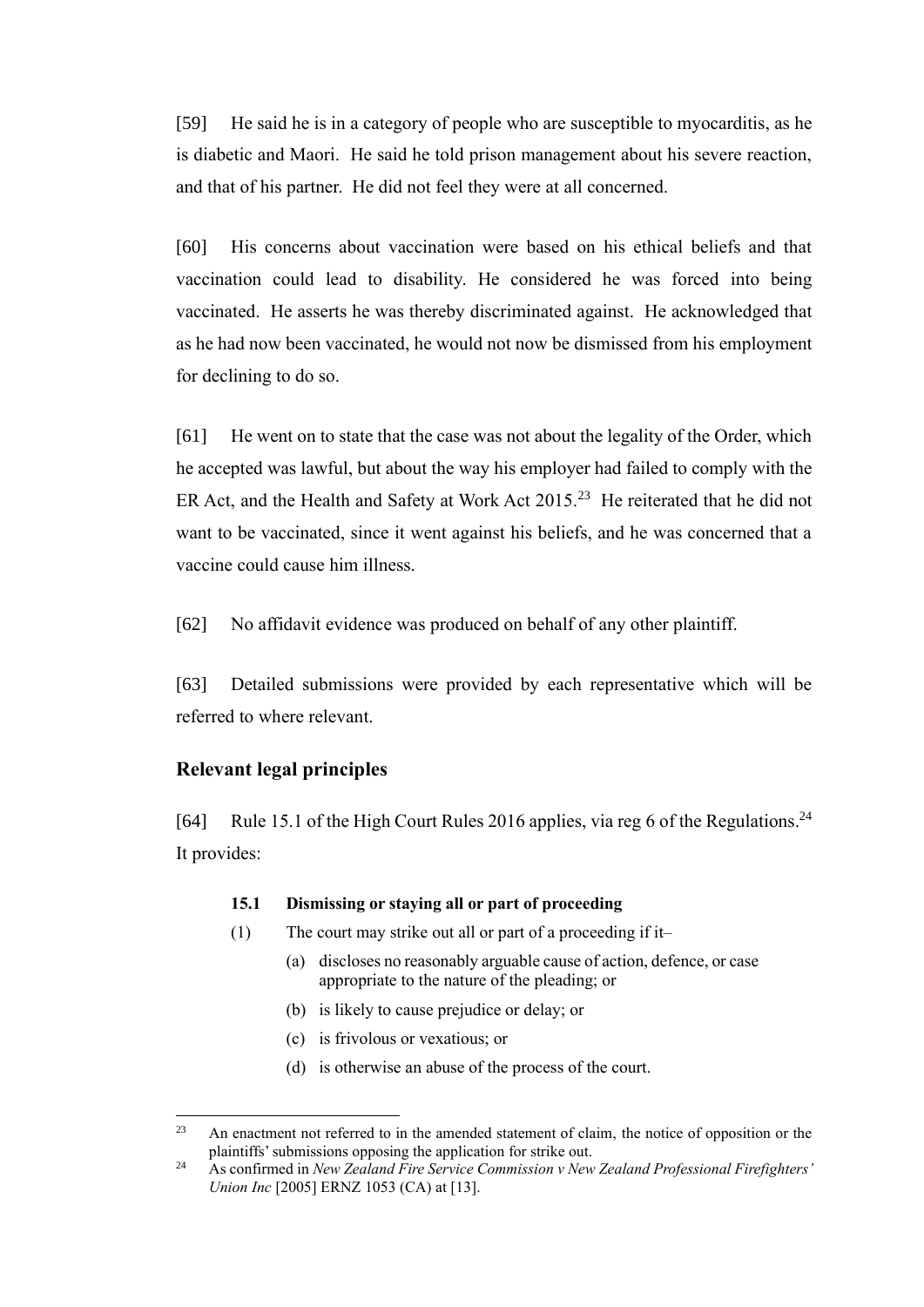[65] The Court of Appeal in *Attorney-General v Prince* outlined the standard principles which apply to such an application:<sup>25</sup>

- a) Pleaded facts, whether or not admitted, are assumed to be true.
- b) The cause of action or defence must be clearly untenable.

...

- c) The jurisdiction is to be exercised sparingly, and only in clear cases.
- d) The jurisdiction is not excluded by the need to decide difficult questions of law, even if extensive argument is required.
- e) The Court should be particularly slow to strike out a claim in any developing area of the law, especially where a duty of care is alleged.

[66] It is important for present purposes to acknowledge the extent to which evidence may be used on a strike out application. The Court of Appeal dealt with this issue in *Attorney-General v McVeagh:*<sup>26</sup> 

The Court is entitled to receive affidavit evidence on a striking-out application, and will do so in a proper case. It will not attempt to resolve genuinely disputed issues of fact and therefore will generally limit evidence to that which is undisputed. *Normally it will not consider evidence inconsistent with the pleading, for a striking-out application is dealt with on the footing that the pleaded facts can be proved;* … But there may be a case where an essential factual allegation is so demonstrably contrary to indisputable fact that the matter ought not to be allowed to proceed further.

[67] Thus, in *Couch v Attorney-General*, the Supreme Court placed a strong focus on the pleaded case.<sup>27</sup>

[68] I deal with the present application for strike out on the basis of these principles.

<sup>25</sup> *Attorney-General v Prince* [1998] 1 NZLR 262 (CA) at 267. Endorsed by the Supreme Court in cases such as *Couch v Attorney-General* [2008] NZSC 45, [2008] 3 NZLR 725 at [33] and *Carter Holt Harvey Ltd v Minister of Education* [2016] NZSC 95, [2017] 1 NZLR 78 at [10].

<sup>26</sup> *Attorney-General v McVeagh* [1995] 1 NZLR 558 (CA) at 566 (emphasis added).

<sup>27</sup> *Couch v Attorney-General,* above n 25, at [31]−[32].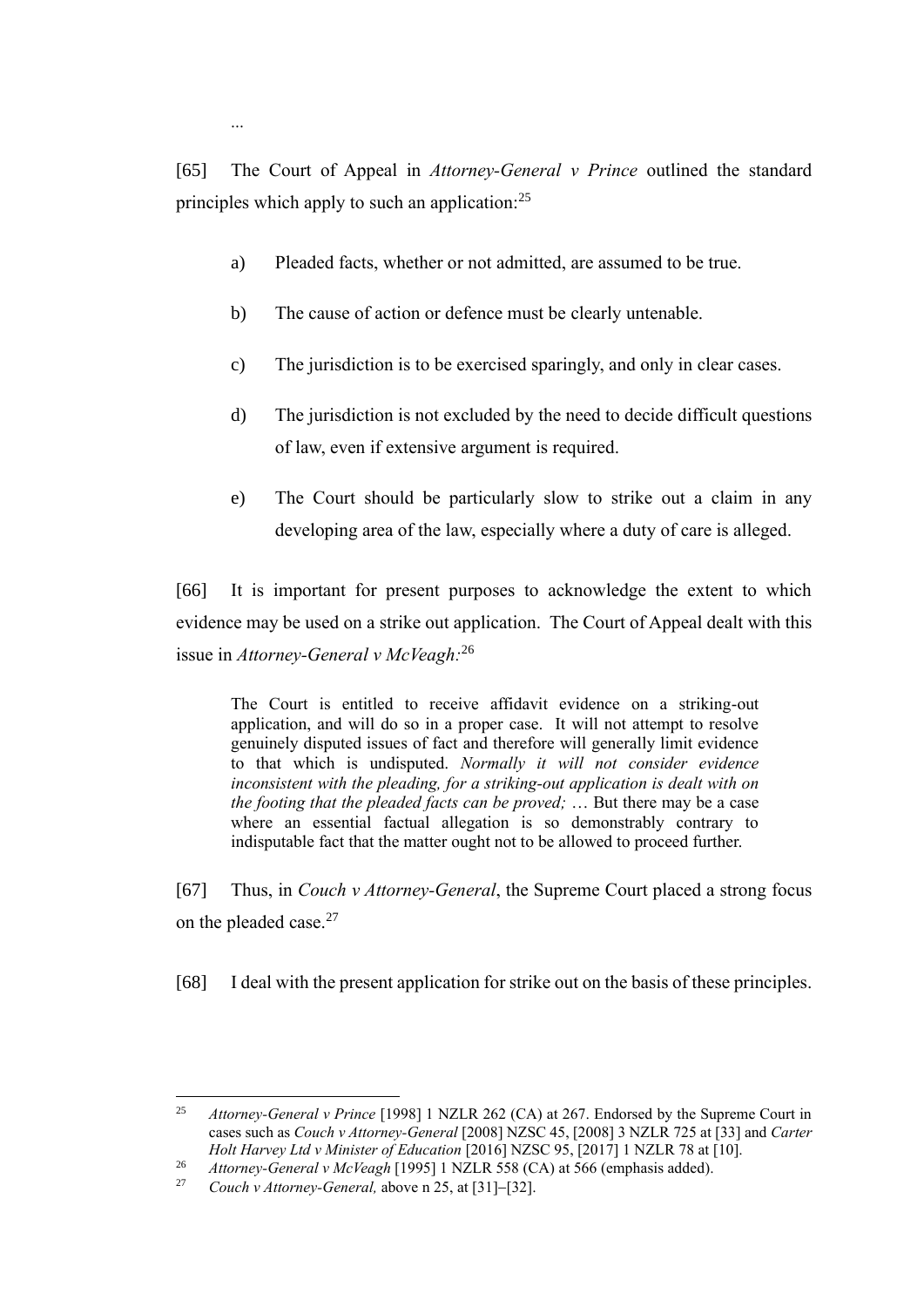# **Issue one: legality of the Order**

### *Submissions*

[69] For the defendants, Mx Hornsby-Geluk submitted that, in reality, the plaintiffs' claim and the remedies sought were fundamentally based on the lawfulness of the Order.

- [70] Mx Hornsby-Geluk said this is evident having regard to:
	- Multiple paragraphs of the amended statement of claim which can only be understood as challenging the legality of the Order.
	- The assertion that the Order overrides the ER Act, the HR Act, and basic human rights. It was submitted the supremacy of one law over another is a matter which can only be tested by way of judicial review in the High Court.
	- The statement in the amended statement of claim that mandatory vaccinations "fails the tests of proportionality, necessity and reasonableness". This is an assessment which arises under the NZBR Act. Any challenge to that particular assessment is a matter for judicial review in the High Court.
	- The assertion that blind compliance with the Order amounts to discrimination, which can only be understood as meaning the Order itself is discriminatory.
	- The plaintiffs' claim that the Order permits only vaccinated people to perform certain work. Although it is alleged that this is discriminatory, no particulars had been given with regard to each plaintiff.
	- The fact that the Court is asked to order that the plaintiffs "be returned to their normal duties". This would require the Court to determine the Order is unlawful, because the Court could not be expected to make an unlawful order.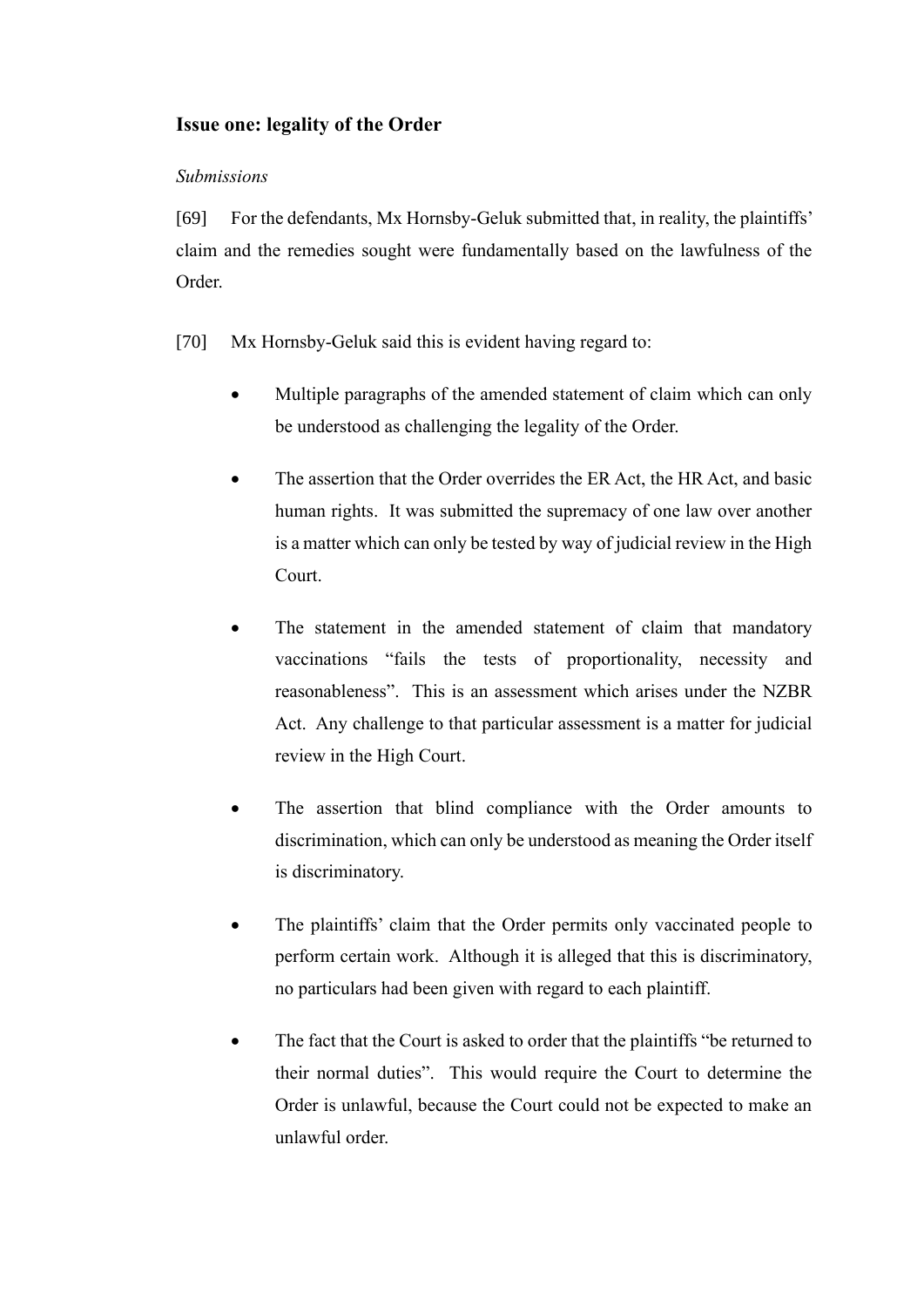- The claim that the outcome of the employment processes undertaken by the defendants was based on the Order and was predetermined, appeared to be based on an acknowledgment that it is not possible for the defendants to allow the plaintiffs to remain in their current roles whilst unvaccinated.
- The allegation that the Prime Minister and the Minister for COVID-19 Response did not share certain information, confirmed that the plaintiffs were concerned about the government policy that led to the creation of the Order. In effect, the plaintiffs were challenging actions taken by the Executive rather than the employers.
- The fact Mr Malcolm said he was harmed and damaged by the terms of the Order; that is, the Order itself is alleged to have caused harm rather than the actions of each employer.

[71] In response, Mr Bennett said the plaintiffs accepted the Order was lawful, but asserted that the defendants were failing to act within the requirements of the obligations of the ER Act and were using the Order to override "the ER [Act] requirements". He said the respective defendants had simply followed the Order and failed to consider the ER Act. Thus, the plaintiffs were discriminated against by the defendants when they applied the Order to each of them.

[72] Mr Bennett accepted that the claim the plaintiffs had made in the Authority "that the vaccination mandate is unlawful as the [HR Act] and associated legislation overrides the vaccination mandate" was a claim that "needed to be expressed more clearly and precisely".

[73] Mr Bennett also submitted that the Court must identify the true nature of the dispute<sup>28</sup> and that the essence of the plaintiffs' claim was that they had been discriminated against by their employers because the Order was used by them to require vaccination when the plaintiffs objected to it based on religious beliefs, ethical beliefs and/or disability.

<sup>28</sup> Relying on statements in *Performance Cleaners All Property Services Wellington Ltd v Chinan* [2017] NZEmpC 152, [2017] ERNZ 858 at [85].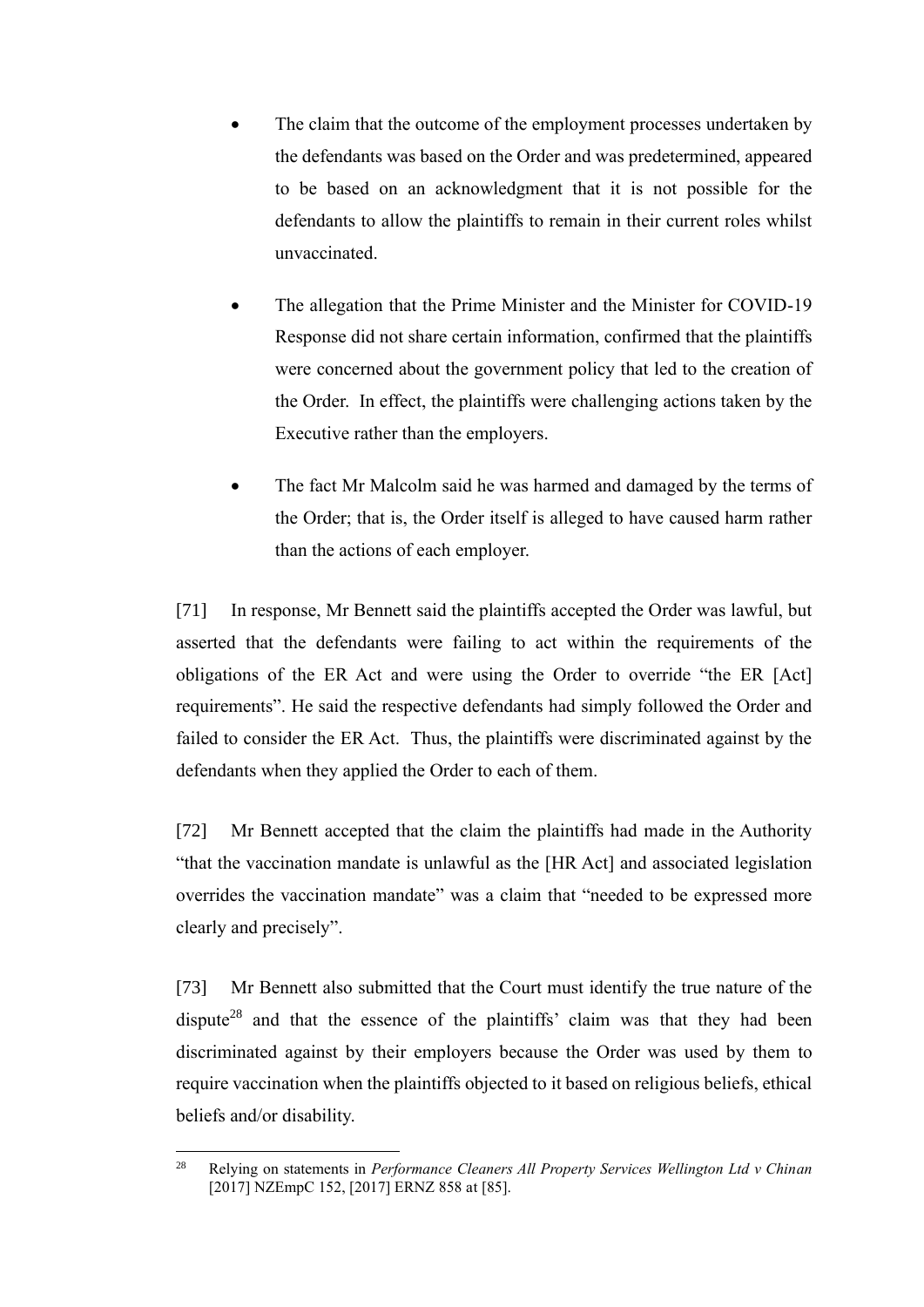#### *Analysis of issue one*

[74] There are numerous paragraphs in the amended statement of claim which undoubtedly refer to the premise that the Order is, in and of itself, discriminatory.<sup>29</sup>

[75] It is clear that the plaintiffs' take strong exception to the enactment of the Order. They allege it is inherently discriminatory. That was the position when the relationship problem came before the Authority, and it is still the case now.

[76] As set out above, at the telephone directions conference shortly after the proceeding was filed, I indicated that the problems identified by the Authority required consideration.<sup>30</sup> That did not occur. The jurisdictional issues remain.

[77] The plaintiffs' claims focus on the alleged discrimination which they say is inherent in the Order.

[78] In short, I accept the accuracy of the various points made for the defendants that the plaintiffs' claims challenge the validity of the Order.

[79] Neither the Authority at first instance, nor the Court on challenge, can consider these issues. In *GF v Minister of COVID-19 Response*, Churchman J stated: 31

The Authority has no jurisdiction to declare legislation invalid. Consequently, the applicant commenced judicial review proceedings in this court challenging the lawfulness of the Vaccination Order. ...

[80] In another recent High Court judicial review proceeding, *Yardley v Minister for Workplace Relations and Safety*, Cooke J made the same point with regard to the limited judicial review jurisdiction which this Court possesses.<sup>32</sup>

[81] Similarly, Chief Judge Inglis stated in *Employees v Attorney-General*: 33

... First, the validity of the Order is for the High Court to consider on an application for judicial review. This Court has a judicial review function but it is limited to certain matters. Inquiring into the validity of an Order made by

<sup>29</sup> For example [23], [34], [55], [56] and [58].

<sup>30</sup> At [21]−[24].

<sup>31</sup> *GF v Minister of COVID-19 Response* [2021] NZHC 2526 at [3].

Yardley v Minister for Workplace Relations and Safety [2022] NZHC 291 at [45].

<sup>33</sup> *Employees v Attorney-General* [2021] NZEmpC 141, [2021] ERNZ 628 at [7] (footnotes omitted).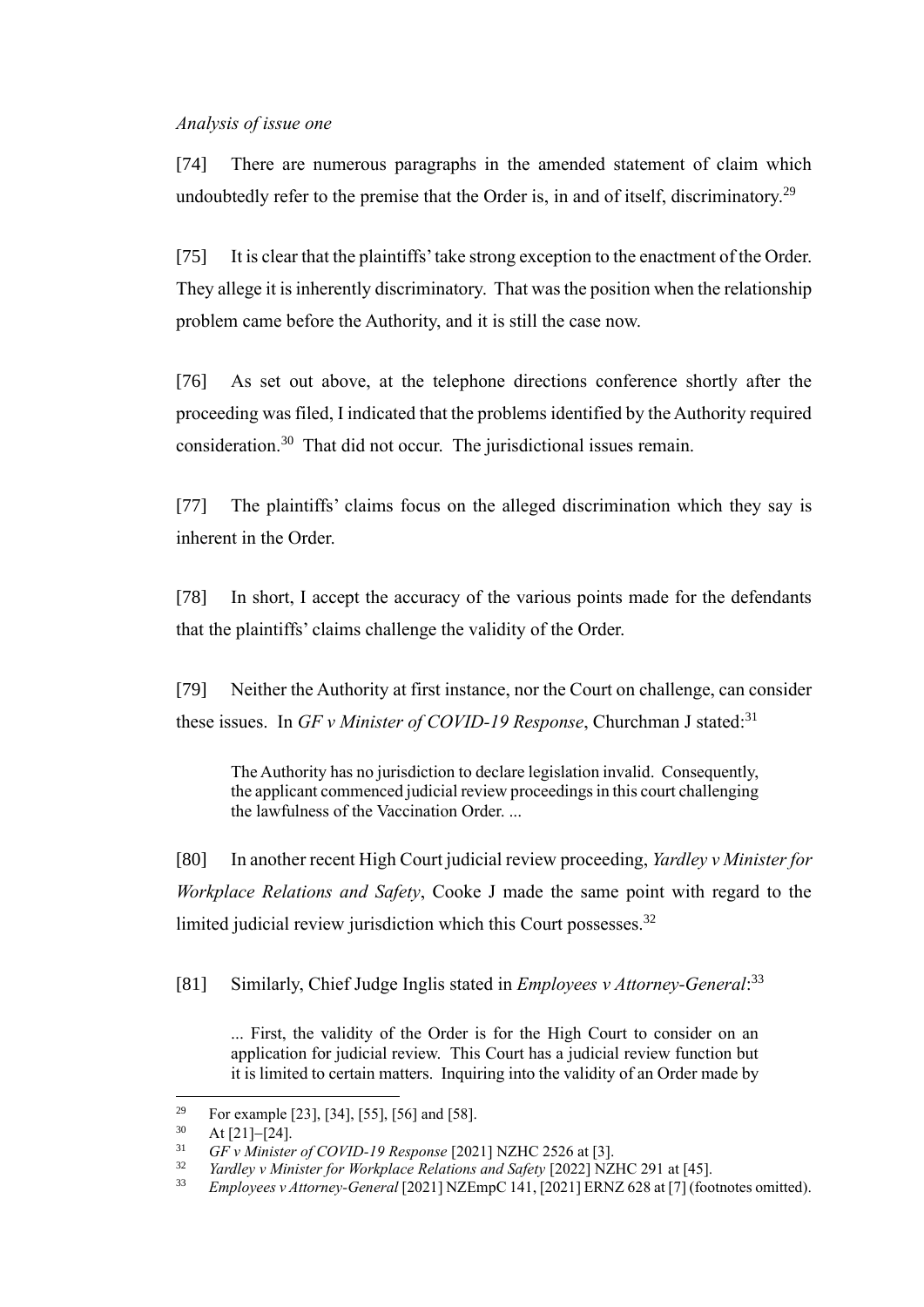a Minister pursuant to another Act is not one of them. Nor do I regard s 189 as otherwise broadening out the reach of those powers. Reading s 189 in the way submitted for the applicant would mean that the Court could intervene by way of judicial review in an almost limitless manner provided there was some connection to an employment relationship. That is plainly not what Parliament intended; indeed s 194A specifically excludes claims for termination of an employment relationship by way of judicial review. Such claims are to be pursued by way of personal grievance or breach of contract (common law). Allowing the claim to proceed as currently formulated would cut across the statutory framework.

[82] I respectfully agree with these statements.

[83] Standing back, I conclude that the many paragraphs of the statement of claim which expressly or impliedly raise a claim concerning the validity of the Order must be struck out.

## **Issue two: the remaining paragraphs**

[84] That, however, is not the end of the analysis, because there are paragraphs in the amended statement of claim where the plaintiffs attempt to raise concerns about the way in which their respective employers dealt with the requirements of the Order.<sup>34</sup>

### *Submissions*

[85] Mx Hornsby-Geluk submitted that if the amended statement of claim is to be regarded as accepting that the Order is not unlawful and that the plaintiffs are now saying that each employer undertook a flawed process in dealing with the requirements of the Order by not considering the plaintiffs' religious or ethical beliefs, and/or the ground of disability, then the case has fundamentally shifted.

[86] Mx Hornsby-Geluk relied on ss  $179(1)$  and  $187(1)(a)$  of the ER Act. It was submitted that, if the plaintiffs are no longer claiming the Order is unlawful, the matter determined by the Authority has so fundamentally changed as to no longer be "a matter previously determined by the Authority". Therefore it does not fall within the jurisdiction of the Court under ss 179(1) and 187 of the ER Act.

<sup>34</sup> For example [9], [16]−[18], [52], [53] and [62].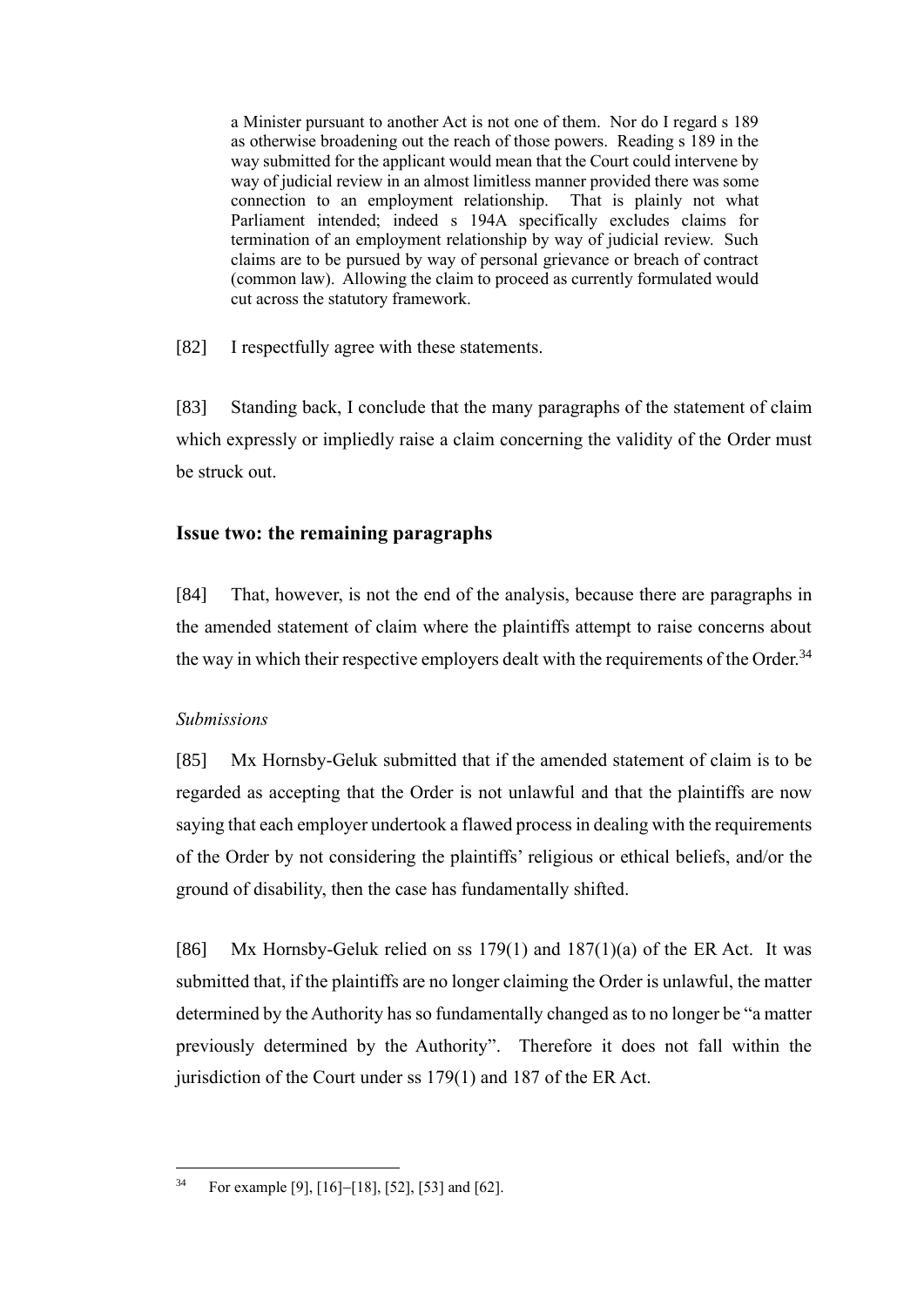[87] Mr Bennett submitted that the Authority had failed to consider the matter in its entirety. He said it had "cherry-picked" phrases from the amended statement of problem when determining the case. He argued it had always been the essence of the plaintiffs' case that they were being discriminated against by their employers, who had used the Order to require the employees to be vaccinated even when they were relying on religious or ethical beliefs, and/or disability grounds not to be vaccinated.

#### *Analysis of second issue*

[88] I must now consider the remaining paragraphs of the amended statement of claim – those which apparently refer to issues other than the validity of the Order.

[89] I agree that the Court cannot consider a matter not previously determined by the Authority if it does not fall within the jurisdiction of the Court under ss 179(1) and 187 of the ER Act. The Court takes a broad approach when assessing whether a matter has been previously determined by the Authority. A refusal or failure by the Authority to consider a particular aspect of an employment relationship problem does not result in a conclusion that the matter was not before the Authority. $35$ 

[90] Here, the matter determined before the Authority was that it had no jurisdiction to determine what was fundamentally an attack on the lawfulness of the Order and because no valid personal grievances had been raised.

[91] The Authority's conclusion that valid personal grievances had not been raised was because of the fact that no description of the core details had been provided that would enable each employer to understand and deal with the problem being raised by their respective employee.

[92] Having examined the amended statement of problem, I conclude the Authority did not err in reaching this conclusion. I am not satisfied that the Authority was selective when considering the pleading. The determination reflects a very careful analysis of the amended statement of problem which indeed contained a paramount focus on government action.

<sup>35</sup> *Sinton v Coatesville Motors 2013 Ltd* [2020] NZEmpC 137 at [18]; *Davis v Idea Services Ltd* [2020] NZEmpC 225 at [35]; and *Hatcher v Burgess Crowley Civil Ltd* [2019] NZEmpC 5 at [10].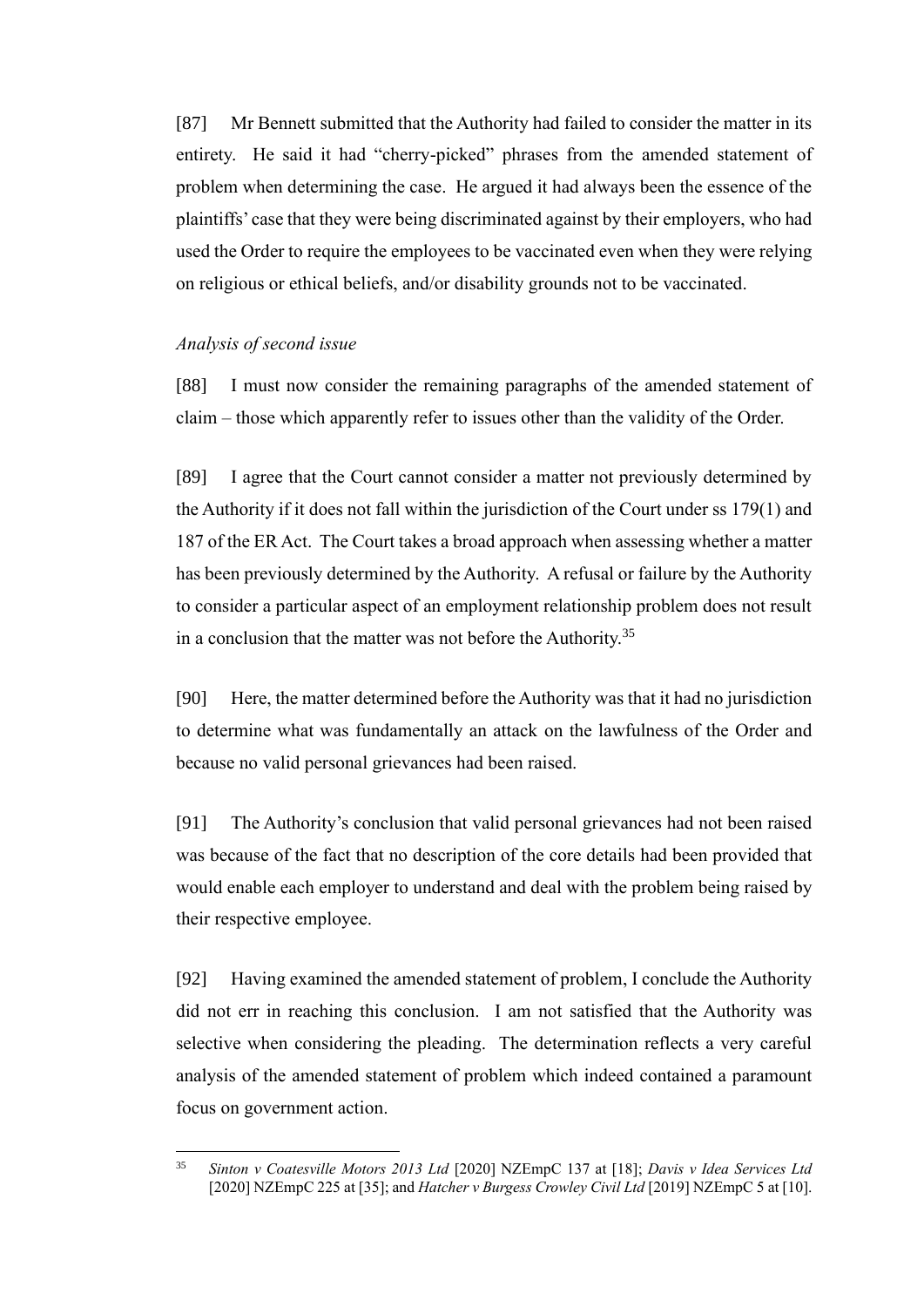[93] Nor was it incorrect to concentrate on the pleading rather than Mr Bennett's submission. The strike out authorities are clear that this is the correct approach.<sup>36</sup>

[94] As recorded earlier, some details of Mr Malcolm's intended claim of a personal grievance were provided to the Court. Apparently, this was the first time they had been particularised; it is also apparent that this information was not before the Authority. No details about the individual circumstances of the other plaintiffs were provided to the Court at all, and I infer, to the Authority. All of this reinforces the conclusion reached by the Authority that insufficient particulars had been provided as to it, or to the defendant, concerning the raising of personal grievances by each plaintiff, contrary to the requirements of the ER Act.

[95] Because the Authority concluded there were no valid personal grievances, "the matter" did not extend, and could not extend, to such claims.

[96] I have considered whether a yet further opportunity should be given to the plaintiffs to amend their claims. Sometimes such an option is appropriate where it appears to the Court that it is in interests of justice to do so, and there is reason to think the pleading is capable of correction.<sup>37</sup> Because insufficient details were pleaded in respect of any of the plaintiffs' alleged personal grievances, I must conclude that the problems cannot now be fixed by a further amended statement of claim. The language of the Act in ss 179 and 187 is fatal for the plaintiffs because valid grievances were not raised at the outset.

## **Conclusion**

[97] I have concluded that the central thrust of the amended statement of claim relates to the plaintiffs' concerns that the Order is not lawful; this is an issue which cannot be considered by this Court. Nor do the remaining paragraphs disclose a reasonably arguable cause of action because the matter before the Authority did not

 $36 \text{ At } [65]–[67].$ <br>37 Marshall E.

<sup>37</sup> *Marshall Futures Ltd v Marshall* [1992] 1 NZLR 316 (HC); *CED Distributors (1988) Ltd v Computer Logic Ltd (in rec)* (1991) 4 PRNZ 35 (CA); and see Matthew Casey *SIMS Court Practice* (online looseleaf ed, LexisNexis) at [HCR 15.1.7(f)].